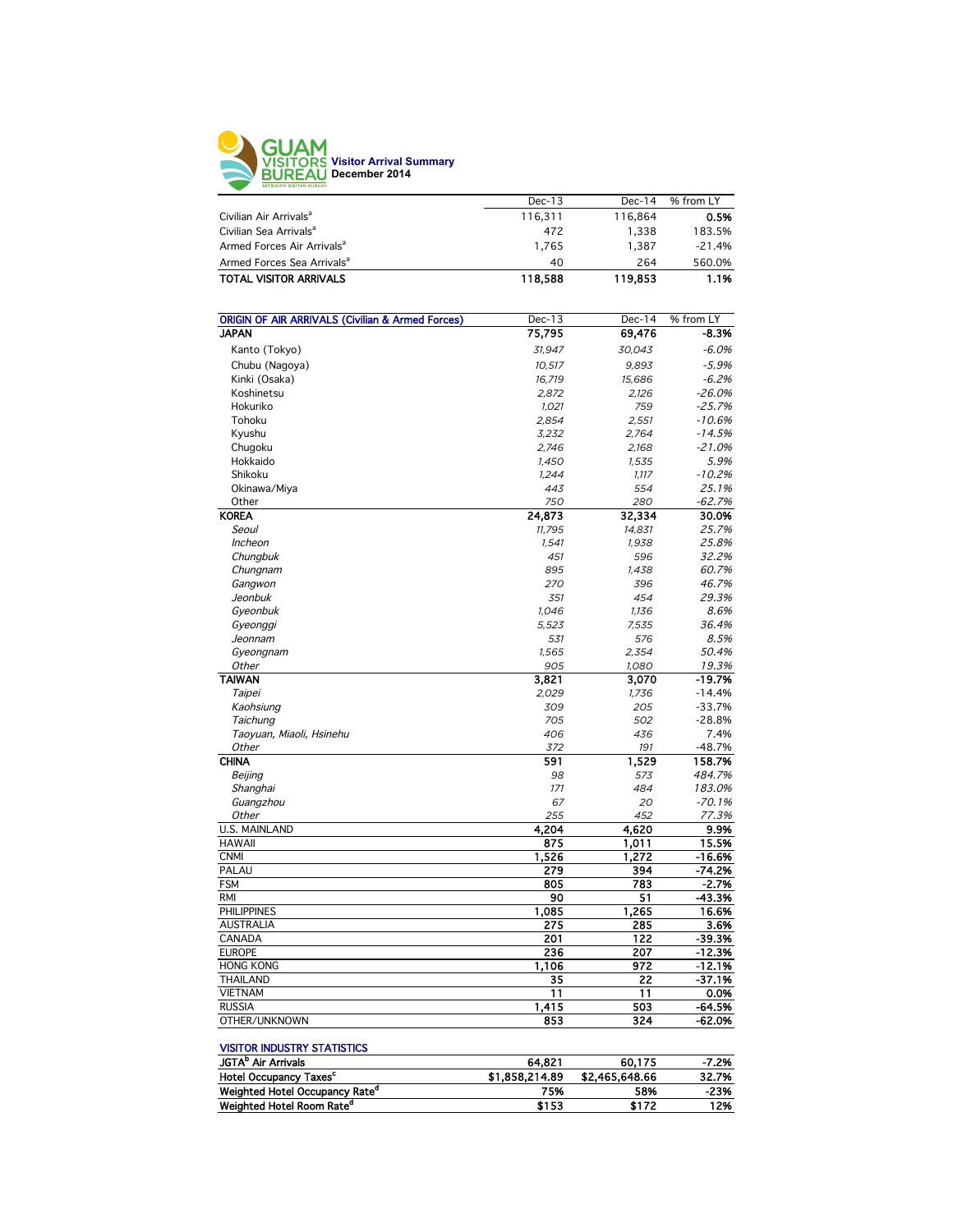# **Guam Visitors Bureau December 2014 Visitor Arrival Summary**

**Calendar Year-to-Date 2013/14 • Fiscal Year-to-Date 2014/15** 

|                                                                      | <b>CYTD 2013</b>             | CYTD 2014                    |                   | <b>FYTD 2014</b>           | <b>FYTD 2015</b>           |                      |
|----------------------------------------------------------------------|------------------------------|------------------------------|-------------------|----------------------------|----------------------------|----------------------|
| Air Arrivals <sup>a</sup>                                            | (Jan - Dec '13)<br>1,328,761 | (Jan - Dec '14)<br>1,330,721 | % from LY<br>0.1% | (Oct - Dec '13)<br>326,156 | (Oct - Dec '14)<br>324,920 | % from LY<br>$-0.4%$ |
| Sea Arrivals <sup>a</sup>                                            | 5,736                        | 12,371                       | 115.7%            | 1,867                      | 5,024                      | 169.1%               |
| <b>TOTAL VISITOR ARRIVALS</b>                                        | 1,334,497                    | 1,343,092                    | 0.6%              | 328,023                    | 329,944                    | 0.6%                 |
|                                                                      |                              |                              |                   |                            |                            |                      |
|                                                                      | <b>CYTD 2013</b>             | <b>CYTD 2014</b>             |                   | <b>FYTD 2014</b>           | <b>FYTD 2015</b>           |                      |
| <b>ORIGIN OF AIR ARRIVALS (Civilian &amp; Armed Forces)</b>          | (Jan - Dec '13)              | (Jan - Dec '14)              | % from LY         | (Oct - Dec '13)            | (Oct - Dec '14)            | % from LY            |
| <b>JAPAN</b>                                                         | 893,118                      | 810,856                      | $-9.2%$           | 210,026                    | 195,052                    | $-7.1%$              |
| Kanto (Tokyo)                                                        | 436,802                      | 386,514                      | $-11.5%$          | 93,235                     | 88,772                     | $-4.8%$              |
| Chubu (Nagoya)                                                       | 113,206                      | 108,850                      | $-3.8%$           | 28,409                     | 26,784                     | $-5.7%$              |
| Kinki (Osaka)                                                        | 173,632                      | 157,261                      | $-9.4%$           | 44,614                     | 40,336                     | $-9.6%$              |
| Koshinetsu                                                           | 24,425                       | 20,598                       | $-15.7%$          | 7,672                      | 5,896                      | $-23.1%$             |
| Hokuriko                                                             | 11,847                       | 11,255                       | $-5.0%$           | 3,035                      | 2,347                      | $-22.7%$             |
| Tohoku                                                               | 30,671                       | 27,207                       | $-11.3%$          | 8,072                      | 7,437                      | $-7.9%$              |
| Kyushu                                                               | 32,268                       | 34,237                       | 6.1%              | 7,889                      | 7,515                      | $-4.7%$              |
| Chugoku                                                              | 26,192                       | 24,774                       | $-5.4%$           | 7,418                      | 6,752                      | $-9.0%$              |
| Hokkaido                                                             | 16,701                       | 16,036                       | $-4.0%$           | 3,921                      | 3,971                      | 1.3%                 |
| Shikoku                                                              | 11,766                       | 11,484                       | $-2.4%$           | 3,051                      | 3,161                      | 3.6%                 |
| Okinawa/Miya                                                         | 4,272                        | 4,854                        | 13.6%             | 1,229                      | 1,170                      | $-4.8%$              |
| Other                                                                | 11,336                       | 7,786                        | $-31.3%$          | 1,481                      | 911                        | $-38.5%$             |
| <b>KOREA</b>                                                         | 245,655                      | 308,037                      | 25.4%<br>19.4%    | 68,087                     | 82,687                     | 21.4%                |
| Seoul<br>Incheon                                                     | 120,094<br>14,656            | 143,342<br>19,200            | 31.0%             | 32,280<br>4,368            | 36,936<br>5,371            | 14.4%<br>23.0%       |
| Chungbuk                                                             | 3,895                        | 5,172                        | 32.8%             | 1,227                      | 1,505                      | 22.7%                |
| Chungnam                                                             | 8,327                        | 11,253                       | 35.1%             | 2,392                      | 3,323                      | 38.9%                |
| Gangwon                                                              | 2,784                        | 3,303                        | 18.6%             | 847                        | 970                        | 14.5%                |
| Jeonbuk                                                              | 3,178                        | 4,374                        | 37.6%             | 944                        | 1,183                      | 25.3%                |
| Gyeonbuk                                                             | 7,751                        | 10,125                       | 30.6%             | 2,535                      | 2,761                      | 8.9%                 |
| Gyeonggi                                                             | 54,038                       | 69,676                       | 28.9%             | 15,382                     | 19,772                     | 28.5%                |
| Jeonnam                                                              | 5,164                        | 6,473                        | 25.3%             | 1,511                      | 1,778                      | 17.7%                |
| Gyeongnam                                                            | 15,975                       | 23,604                       | 47.8%             | 4,273                      | 6,427                      | 50.4%                |
| Other                                                                | 9,793                        | 11,515                       | 17.6%             | 2,328                      | 2,661                      | 14.3%                |
| <b>TAIWAN</b>                                                        | 48,653                       | 49,136                       | 1.0%              | 10,924                     | 9,136                      | $-16.4%$             |
| Taipei                                                               | 26,953                       | 27,295                       | 1.3%              | 6,090                      | 5,384                      | $-11.6%$             |
| Kaohsiung                                                            | 3,509                        | 3,102                        | $-11.6%$          | 893                        | 586                        | $-34.4%$             |
| Taichung                                                             | 8,268                        | 8,580                        | 3.8%              | 1,991                      | 1,552                      | $-22.0%$             |
| Taoyuan, Miaoli, Hsinehu                                             | 5,026                        | 6,401                        | 27.4%             | 1,050                      | 1,109                      | 5.6%                 |
| Other                                                                | 4,897                        | 3,758                        | $-23.3%$          | 900                        | 505                        | $-43.9%$             |
| <b>CHINA</b>                                                         | 11,225                       | 16,280                       | 45.0%             | 2,803                      | 4,536                      | 61.8%                |
| Beijing                                                              | 2,806                        | 5,310                        | 89.2%             | 650                        | 1,351                      | 107.8%               |
| Shanghai                                                             | 3,328                        | 3,833                        | 15.2%             | 923                        | 1,357                      | 47.0%                |
| Guangzhou                                                            | 920                          | 1,164                        | 26.5%<br>43.2%    | 228                        | 242                        | 6.1%                 |
| Other<br><b>U.S. MAINLAND</b>                                        | 4,171<br>48,836              | 5,973<br>55,192              | 13.0%             | 1,002<br>11,192            | 1,586<br>13,092            | 58.3%<br>17.0%       |
| <b>HAWAII</b>                                                        | 9,746                        | 13,571                       | 39.2%             | 2,622                      | 3,334                      | 27.2%                |
| <b>CNMI</b>                                                          | 16,154                       | 14,761                       | $-8.6%$           | 4,201                      | 3,496                      | $-16.8%$             |
| PALAU                                                                | 2,935                        | 3,143                        | 7.1%              | 679                        | 886                        | 30.5%                |
| <b>FSM</b>                                                           | 9,842                        | 9,216                        | $-6.4%$           | 2,265                      | 2,293                      | 1.2%                 |
| RMI                                                                  | 879                          | 823                          | $-6.4%$           | 274                        | 202                        | $-26.3%$             |
| <b>PHILIPPINES</b>                                                   | 10,920                       | 12,079                       | 10.6%             | 3,588                      | 3,925                      | 9.4%                 |
| AUSTRALIA                                                            | 3,339                        | 3,864                        | 15.7%             | 765                        | 799                        | 4.4%                 |
| CANADA                                                               | 1,096                        | 872                          | $-20.4%$          | 417                        | 258                        | $-38.1%$             |
| <b>EUROPE</b>                                                        | 2,131                        | 1,862                        | $-12.6%$          | 531                        | 517                        | $-2.6%$              |
| <b>HONG KONG</b>                                                     | 8,857                        | 8,180                        | $-7.6%$           | 2,701                      | 2,276                      | $-15.7%$             |
| <b>THAILAND</b>                                                      | 396                          | 384                          | $-3.0%$           | 85                         | 69                         | $-18.8%$             |
| <b>VIETNAM</b>                                                       | 101                          | 106                          | 5.0%              | 25                         | 31                         | 24.0%                |
| <b>RUSSIA</b>                                                        | 8,084                        | 16,293                       | 101.5%            | 3,303                      | 1,305                      | $-60.5%$             |
| OTHER/UNKNOWN                                                        | 6,794                        | 6,066                        | $-10.7%$          | 1,668                      | 1,026                      | -38.5%               |
|                                                                      |                              |                              |                   |                            |                            |                      |
| <b>VISITOR INDUSTRY STATISTICS</b><br>JGTA <sup>b</sup> Air Arrivals |                              |                              |                   |                            |                            |                      |
| Hotel Occupancy Taxes <sup>c</sup>                                   | 791,841<br>\$28,885,753.23   | 717,391<br>\$35,648,146.82   | $-9.4%$<br>23%    | 187,920<br>\$6,316,965.37  | 175,250<br>\$7,513,811.54  | $-6.7%$<br>18.9%     |
| Weighted Hotel Occupancy Rate <sup>d</sup>                           | 75%                          | 75%                          | 0%                | 69%                        | 69%                        | 0%                   |
|                                                                      |                              |                              |                   |                            |                            |                      |

Note: CYTD is Calendar Year-to-Date and FYTD is Fiscal Year-to-Date. 2012/3 visitor arrivals may exclude Armed Forces sea arrival statistics and may not be comparable to figures last year. Visitor statistics will be updated once the data is made available. Armed Forces sea arrivals exclude HP (home ported) or MSC (military sea command) personnel. Source: °Civilian air & sea arrivals. Customs Declaration<br>Forms, Customs & Quaran Government of Guam dGuam Hotel & Restaurant Association

Weighted Hotel Room Rate<sup>d</sup> \$134 \$149 11% \$133 \$147 11%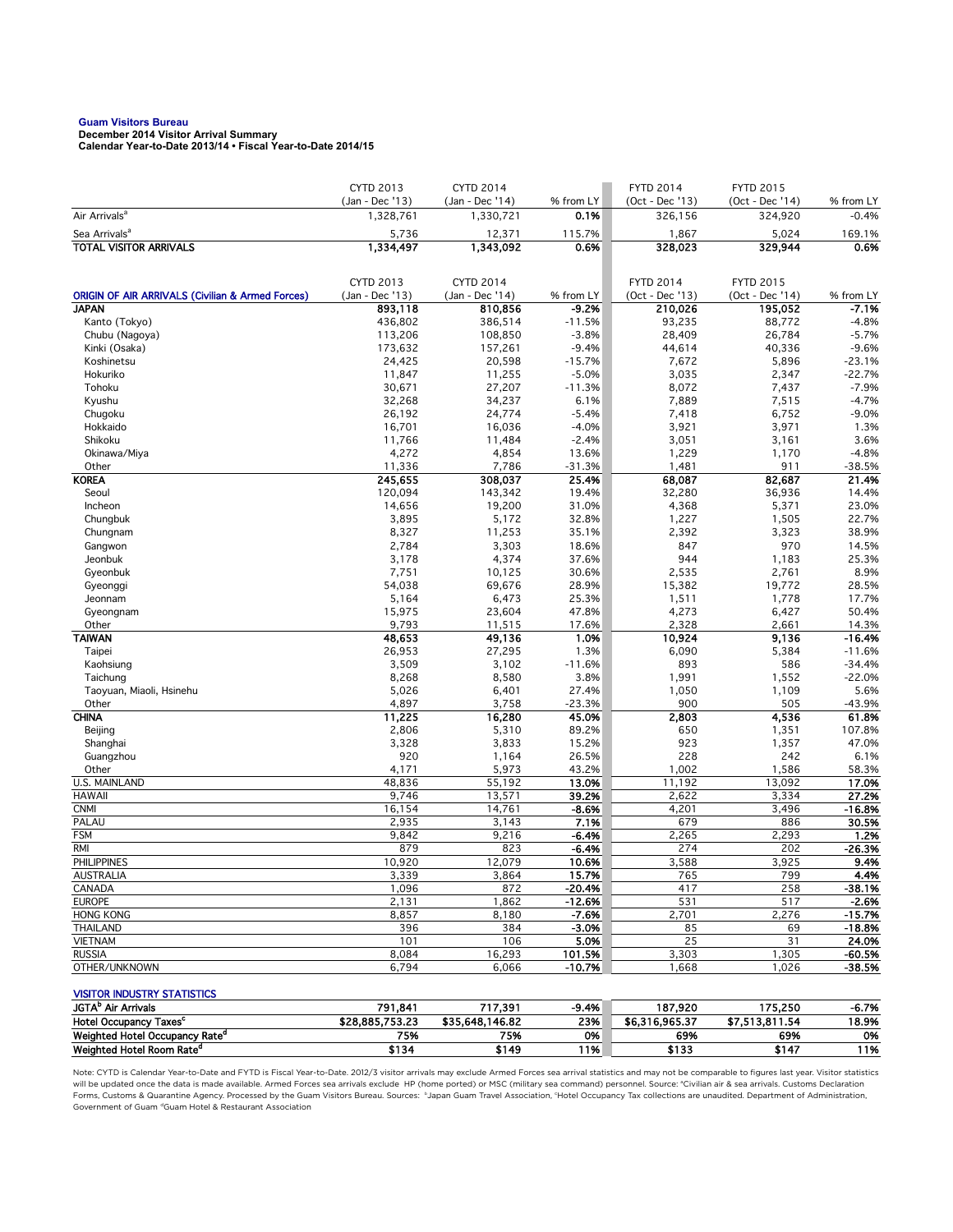

#### DAILY ARRIVAL SUMMARY DECEMBER 2014

| <b>DECEMBER</b> |                | $\overline{2}$ | 3              | 4                        | 5.              | 6                        | 7              | 8      | 9.                       | 10 <sup>r</sup>          | 11                       | 12             | 13                       | 14    | 15 <sub>15</sub>         | 16 <sup>1</sup> | <b>Total</b> |
|-----------------|----------------|----------------|----------------|--------------------------|-----------------|--------------------------|----------------|--------|--------------------------|--------------------------|--------------------------|----------------|--------------------------|-------|--------------------------|-----------------|--------------|
|                 | <b>Mon</b>     | <b>Tue</b>     | Wed            | Thu                      | Fri             | Sat                      | Sun            | Mon    | <b>Tue</b>               | Wed                      | Thu                      | Fri            | Sat                      | Sun   | <b>Mon</b>               | <b>Tue</b>      |              |
| TOTAL CIV' AIR  | 3,245          | 3,313          | 2,799          | 3,421                    | 3,631           | 3,490                    | 3,481          | 3,581  | 3,226                    | 2,913                    | 3,518                    | 3,630          | 3,918                    | 3,875 | 3,448                    | 3,142           | 54,631       |
| Japan           | 2,003          | 2,110          | 1,577          | 1,875                    | 2,338           | 2,184                    | 1.884          | 2,211  | .992                     | 1,521                    | 1.890                    | 2,052          | 2,259                    | 1.838 | 2,041                    | 1.764           | 31,539       |
| Korea           | 911            | 764            | 678            | 972                      | 948             | 887                      | 874            | 925    | 807                      | 873                      | 1.007                    | 1,193          | 1.077                    | 1.147 | 1.123                    | 986             | 15,172       |
| Taiwan          |                |                | 175            | 136                      | ٠               | $\overline{\phantom{a}}$ | 342            | $\sim$ |                          | 197                      | 207                      | 3              | 2                        | 391   | $\overline{\phantom{a}}$ |                 | 1,461        |
| China, P.R.C.   | 8              | 3              | 58             | 117                      | -1              | 35                       | 60             | 123    | 21                       | 59                       | 35                       | 13             | 178                      | 96    | 24                       | 27              | 858          |
| U.S. Mainland   | 146            | 149            | 112            | 108                      | 122             | 153                      | 149            | 139    | 127                      | 114                      | 125                      | 155            | 186                      | 133   | 90                       | 148             | 2,156        |
| Hawaii          | 38             | 92             | 36             | 52                       | 14              | 32                       | 43             | 34     | 45                       | 25                       | 23                       | 15             | 14                       | 59    | 38                       | 18              | 578          |
| <b>CNMI</b>     | 34             | 56             | 31             | 61                       | 73              | 36                       | 18             | 40     | 28                       | 41                       | 43                       | 75             | 35                       | 31    | 37                       | 33              | 672          |
| Palau           | 8              | 3              | $\overline{7}$ | 9                        | 9               | 9                        | $\overline{4}$ | 11     | 6                        | 5                        | $\Delta$                 | 21             | 23                       | 6     | 15                       | 9               | 149          |
| FSM             | 37             | 9              | 53             | $\overline{2}$           | 35              | 44                       | 27             | 30     | 21                       | 22                       | 31                       | 12             | 36                       | 42    | 21                       | 32              | 454          |
| RMI             |                |                | 6              | $\overline{\phantom{a}}$ | ٠               | 6                        | $\sim$         | $\sim$ | 3                        | 3                        | ⇁                        | $\overline{2}$ | 8                        |       |                          | 5               | 42           |
| Philippines     | 17             | 24             | 16             | 29                       | 50              | 46                       | 11             | 17     | 41                       | 27                       | 19                       | 50             | 38                       | 29    | 20                       | 25              | 459          |
| Australia       | 12             | -              | $\overline{2}$ | 5                        | 15              | $\overline{ }$           | 13             | 19     | $\overline{\phantom{a}}$ | 4                        | 3                        | 14             | 17                       | 2     | 8                        |                 | 135          |
| Canada          | 4              | 3              | 6              | 5                        | ٠               |                          | 4              | 13     | $\overline{\phantom{a}}$ | 3                        | 2                        | 4              | 2                        | 2     |                          | 4               | 54           |
| Europe          | 14             | 3              | $\overline{4}$ | $\overline{7}$           | 3               | 5                        | 5              | 5      | 8                        | $\overline{2}$           | 6                        | 2              | 3                        | 18    | 6                        |                 | 92           |
| Hong Kong       | 2              | 76             | 5              | $\overline{25}$          | $\bar{z}$       | 24                       | 34             | 3      | 91                       | $\overline{4}$           | 102                      | 5              | 25                       | 54    |                          | 70              | 527          |
| Thailand        |                | <b>1</b>       | <b>.</b>       | $\overline{\phantom{a}}$ |                 | 4                        | $\overline{2}$ | $\sim$ |                          | $\overline{\phantom{a}}$ | $\overline{\phantom{a}}$ |                | ٠.                       | -     |                          | 2               | 12           |
| Vietnam         |                |                |                |                          | $\overline{2}$  |                          | $\sim$         | $\sim$ |                          | $\overline{2}$           |                          |                | $\overline{\phantom{a}}$ |       | 3                        |                 | 8            |
| Russia          | $\overline{2}$ | 12             | 19             | 5                        | 2               |                          | $\overline{7}$ | 8      | 15                       | 3                        | $\overline{2}$           | -              | 10                       | 6     | 3                        | 2               | 104          |
| Other           | 8              | 8              | 14             | 13                       | 10 <sup>°</sup> | 15                       | 4              | 3      | 13                       | 8                        | $12 \overline{ }$        | 6              | 5                        | 20    | 12                       | 8               | 159          |

*Note: December 2014 daily arrivals reflect Civilian Air arrivals only. Source: Guam Customs Declaration Forms, Customs & Quarantine Agency. Processed by the Guam Visitors Bureau.*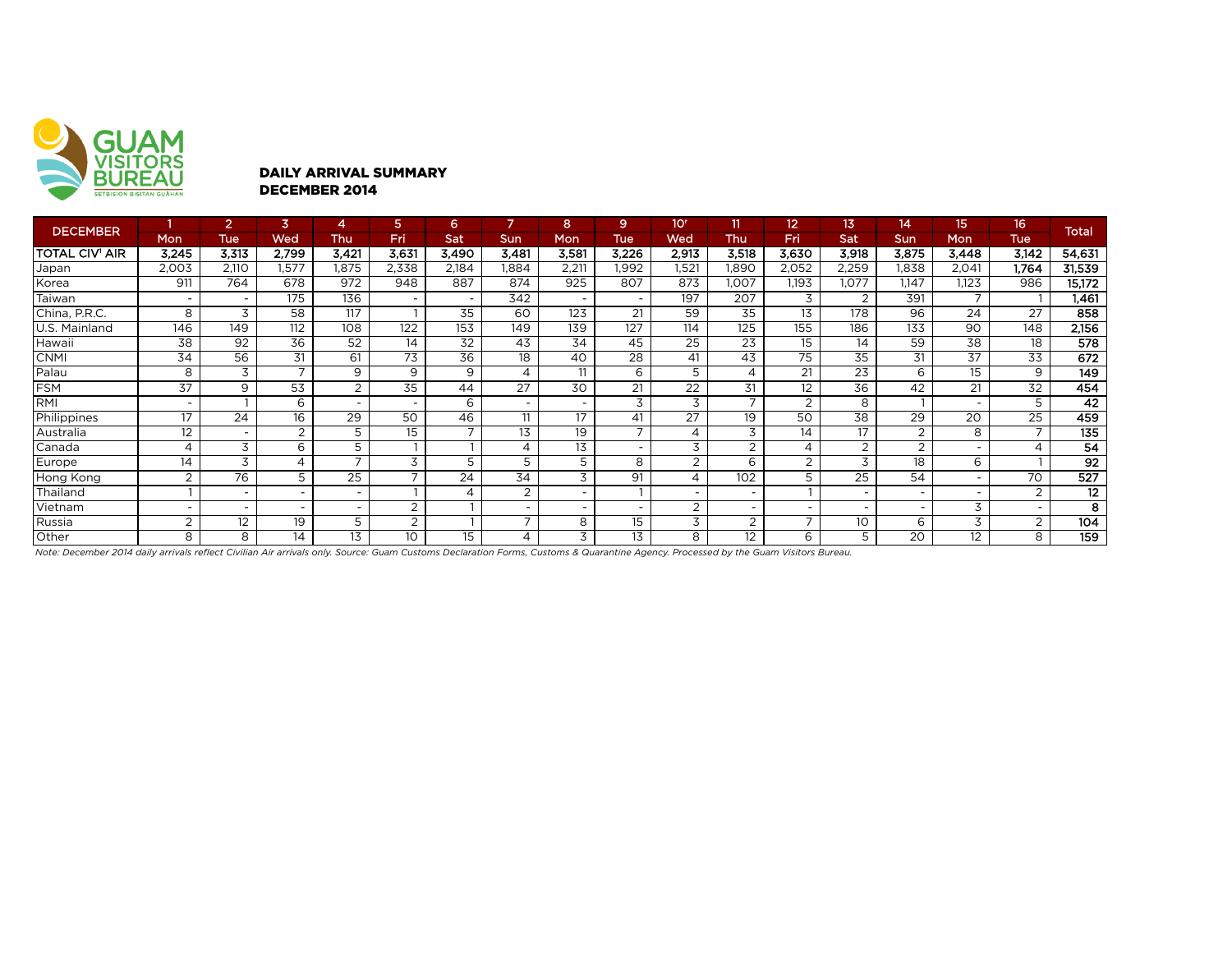

#### DAILY ARRIVAL SUMMARY DECEMBER 2014

| <b>DECEMBER</b>       | 17                       | 18 <sup>1</sup> | 19    | 20             | 21                       | 22                       | 23                       | 24 <sup>r</sup>          | 25 <sup>r</sup>          | 26 <sup>r</sup>          | 27                       | 28    | 29             | 30         | 31                       | <b>Total</b>    |
|-----------------------|--------------------------|-----------------|-------|----------------|--------------------------|--------------------------|--------------------------|--------------------------|--------------------------|--------------------------|--------------------------|-------|----------------|------------|--------------------------|-----------------|
|                       | Wed                      | Thu             | Fri   | Sat            | <b>Sun</b>               | Mon                      | Tue                      | Wed                      | Thu                      | Fri                      | Sat                      | Sun   | Mon            | <b>Tue</b> | <b>Wed</b>               |                 |
| <b>TOTAL CIV' AIR</b> | 3,345                    | 3,754           | 3,936 | 3,888          | 4.229                    | 3,777                    | 3,533                    | 3,253                    | 4,364                    | 4,277                    | 4,595                    | 4,837 | 4,609          | 5,056      | 4,756                    | 116,840         |
| Japan                 | 1,717                    | 1,890           | 2,101 | 2,373          | 1,974                    | 1,871                    | 2,000                    | 1,531                    | 2,229                    | 2,845                    | 3,046                    | 3,095 | 3,572          | 3,886      | 3,204                    | 68,873          |
| Korea                 | .058                     | ,224            | ,422  | 1.080          | .234                     | .428                     | <b>.010</b>              | I.036                    | .604                     | 1,139                    | 1,058                    | 1,136 | 776            | 793        | ,066                     | 32,236          |
| Taiwan                | 202                      | 176             | 3     | 2              | 383                      |                          |                          | 215                      | 216                      | 4                        | 2                        | 174   |                | 4          | 224                      | 3,069           |
| China, P.R.C.         | 72                       | 53              | 21    | 26             | 145                      | 27                       | 28                       | 100                      | 40                       | 4                        | 20                       | 50    | 9              | 16         | 59                       | 1,528           |
| U.S. Mainland         | 126                      | 172             | 182   | 71             | 205                      | 166                      | 228                      | 110                      | 86                       | $\overline{75}$          | 125                      | 114   | 73             | 109        | 65                       | 4,063           |
| Hawaii                | 18                       | 25              | 24    | 8              | 26                       | 42                       | 19                       | 27                       | 17                       | $\overline{25}$          | 12                       | 18    | 8              | 11         | 14                       | 872             |
| <b>CNMI</b>           | 36                       | 41              | 61    | 73             | 24                       | 49                       | 50                       | 53                       | 32                       | 39                       | 40                       | 24    | 21             | 44         | 13                       | 1,272           |
| Palau                 | 49                       | 9               | 29    | 42             | 2                        | 29                       | 15                       | 3                        | 5                        | $\overline{22}$          | 16                       |       | 14             | 4          | 5                        | 394             |
| <b>FSM</b>            | 29                       | 51              | 5     | 25             | 28                       | 40                       | 22                       | 34                       | 2                        | 11                       | 29                       | ⇁     | 12             | 4          | 30                       | 783             |
| RMI                   | $\overline{\phantom{a}}$ |                 |       | 3              |                          | $\overline{\phantom{a}}$ | 2                        | $\overline{\phantom{a}}$ | $\overline{\phantom{a}}$ | $\overline{\phantom{a}}$ |                          |       |                |            | $\overline{\phantom{0}}$ | 51              |
| Philippines           | 12                       | 15              | 26    | 66             | 65                       | 56                       | 67                       | 116                      | 31                       | 68                       | 129                      | 54    | 39             | 39         | 22                       | 1,264           |
| Australia             | 5                        | 5               | 28    |                |                          | 14                       | $\overline{\phantom{a}}$ | $\overline{\phantom{a}}$ | 3                        | 22                       |                          | 8     | 36             | 11         | $\overline{\phantom{0}}$ | 280             |
| Canada                | $\overline{2}$           |                 |       |                | 6                        | 9                        | 5                        | $\overline{\phantom{a}}$ | 3                        | 3                        | 12                       |       | $\overline{2}$ |            | $\overline{2}$           | 122             |
| Europe                | $\overline{\phantom{0}}$ | 9               | 10    | 10             | 18                       | 14                       | 6                        | $\overline{\phantom{a}}$ | 8                        |                          | $\overline{\phantom{0}}$ | 4     | ⇁              | 6          | 8                        | 207             |
| Hong Kong             | 3                        | 65              | 4     | 70             | 86                       | 2                        | 51                       |                          | 68                       | $\overline{\phantom{0}}$ | 40                       | 38    | $\overline{2}$ | $15\,$     | ۰.                       | 972             |
| Thailand              | $\overline{\phantom{a}}$ |                 |       | $\overline{2}$ | $\overline{\phantom{a}}$ | $\overline{2}$           | 4                        | $\overline{\phantom{a}}$ | $\overline{\phantom{0}}$ | $\overline{\phantom{0}}$ |                          |       |                |            | $\overline{\phantom{0}}$ | $\overline{22}$ |
| Vietnam               | $\overline{\phantom{a}}$ | 2               |       | $\sim$         | $\overline{\phantom{a}}$ | $\overline{\phantom{0}}$ | $\overline{\phantom{a}}$ |                          | $\overline{\phantom{a}}$ | $\overline{\phantom{0}}$ |                          |       |                |            | $\overline{\phantom{0}}$ | 11              |
| Russia                | -                        | $\overline{2}$  | 8     | 9              | 16                       | 17                       | 8                        | 8                        | 8                        | 11                       | 49                       | 86    | 36             | 107        | 34                       | 503             |
| Other                 | 9                        | 13              | 5     | 26             | 12                       | 10 <sup>°</sup>          | 10 <sup>°</sup>          | 11                       | 12                       | 8                        | 8                        | 20    |                | 4          | 10 <sup>°</sup>          | 318             |

*Note: December 2014 daily arrivals reflect Civilian Air arrivals only. Source: Guam Customs Declaration Forms, Customs & Quarantine Agency. Processed by the Guam Visitors Bureau.*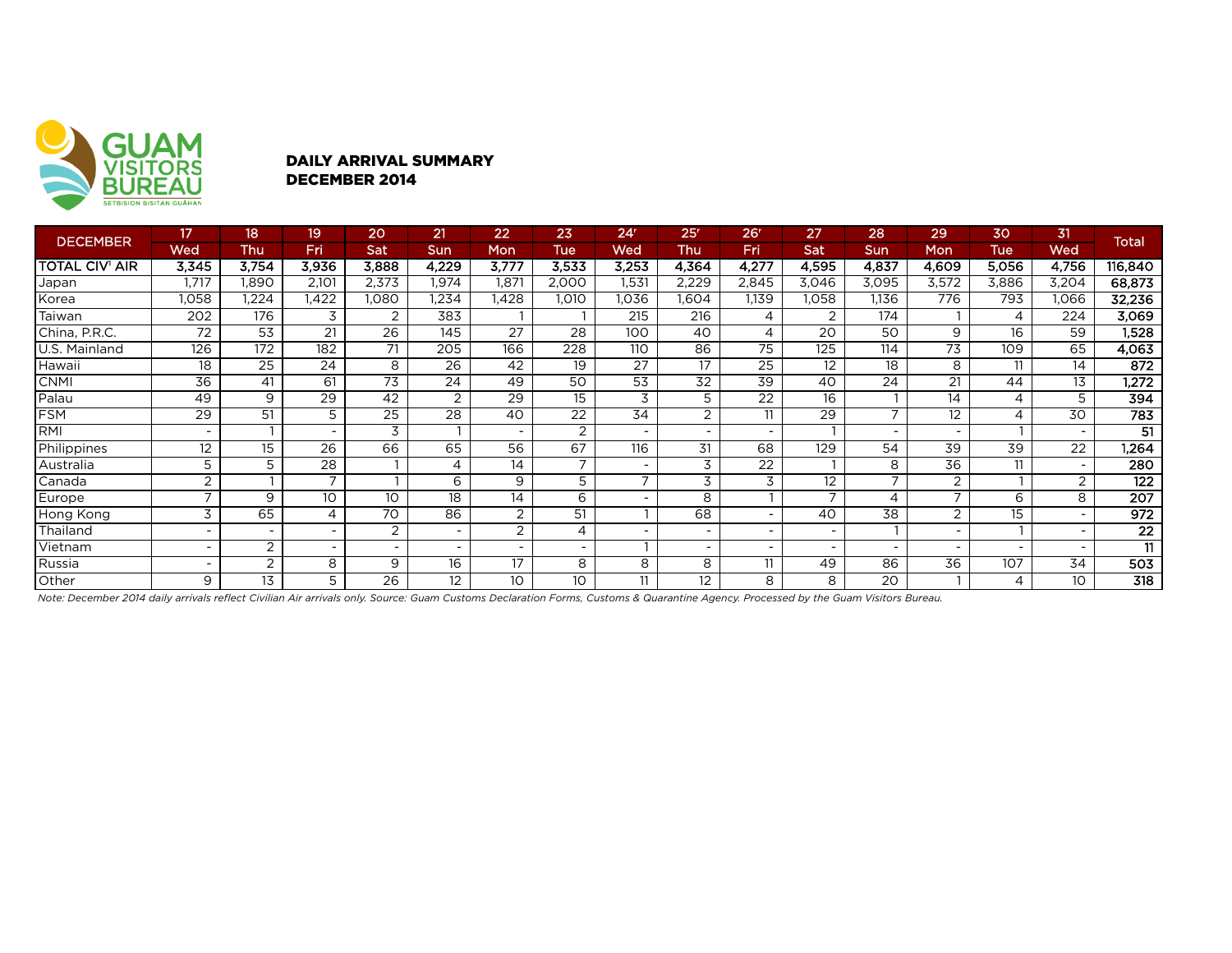

## DAILY ARRIVAL COMPARISON DECEMBER 2014

|                                      | 2013   |        |              |        | 2014   |              | % chg from LY |          |              |  |
|--------------------------------------|--------|--------|--------------|--------|--------|--------------|---------------|----------|--------------|--|
| <b>DECEMBER</b>                      | Japan  | Other  | <b>Total</b> | Japan  | Other  | <b>Total</b> | Japan         | Other    | <b>Total</b> |  |
| 1                                    | 2,069  | 1,627  | 3,696        | 2,003  | 1,242  | 3,245        | $-3.2%$       | $-23.7%$ | $-12.2%$     |  |
| $\overline{2}$                       | 2,398  | 914    | 3,312        | 2,110  | 1,203  | 3,313        | $-12.0%$      | 31.6%    | 0.0%         |  |
| $\mathsf 3$                          | 1,974  | 878    | 2,852        | 1,577  | 1,222  | 2,799        | $-20.1%$      | 39.2%    | $-1.9%$      |  |
| $\overline{4}$                       | 1,532  | 1,027  | 2,559        | 1,875  | 1,546  | 3,421        | 22.4%         | 50.5%    | 33.7%        |  |
| 5                                    | 1,860  | 1,457  | 3,317        | 2,338  | 1,293  | 3,631        | 25.7%         | $-11.3%$ | 9.5%         |  |
| $\overline{6}$                       | 2,769  | 1,393  | 4,162        | 2,184  | 1,306  | 3,490        | $-21.1%$      | $-6.2%$  | $-16.1%$     |  |
| $\overline{7}$                       | 2,184  | 1,153  | 3,337        | 1,884  | 1,597  | 3,481        | $-13.7%$      | 38.5%    | 4.3%         |  |
| 8                                    | 1,990  | 1,408  | 3,398        | 2,211  | 1,370  | 3,581        | 11.1%         | $-2.7%$  | 5.4%         |  |
| 9                                    | 2,466  | 1,207  | 3,673        | 1,992  | 1,234  | 3,226        | $-19.2%$      | 2.2%     | $-12.2%$     |  |
| 10 <sup>r</sup>                      | 2,265  | 956    | 3,221        | 1,521  | 1,392  | 2,913        | $-32.8%$      | 45.6%    | $-9.6%$      |  |
| 11                                   | 1,511  | 1,158  | 2,669        | 1,890  | 1,628  | 3,518        | 25.1%         | 40.6%    | 31.8%        |  |
| 12                                   | 2,009  | 1,695  | 3,704        | 2,052  | 1,578  | 3,630        | 2.1%          | $-6.9%$  | $-2.0%$      |  |
| $\overline{13}$                      | 2,462  | 1,476  | 3,938        | 2,259  | 1,659  | 3,918        | $-8.2%$       | 12.4%    | $-0.5%$      |  |
| 14                                   | 2,496  | 1,355  | 3,851        | 1,838  | 2,037  | 3,875        | $-26.4%$      | 50.3%    | 0.6%         |  |
| 15                                   | 1,860  | 1,696  | 3,556        | 2,041  | 1,407  | 3,448        | 9.7%          | $-17.0%$ | $-3.0%$      |  |
| 16                                   | 2,570  | 1,211  | 3,781        | 1,764  | 1,378  | 3,142        | $-31.4%$      | 13.8%    | $-16.9%$     |  |
| 17                                   | 1,995  | 1,136  | 3,131        | 1,717  | 1,628  | 3,345        | $-13.9%$      | 43.3%    | 6.8%         |  |
| 18                                   | 1,666  | 1,344  | 3,010        | 1,890  | 1,864  | 3,754        | 13.4%         | 38.7%    | 24.7%        |  |
| 19                                   | 2,115  | 1,790  | 3,905        | 2,101  | 1,835  | 3,936        | $-0.7%$       | 2.5%     | 0.8%         |  |
| 20                                   | 2,174  | 1,514  | 3,688        | 2,373  | 1,515  | 3,888        | 9.2%          | 0.1%     | 5.4%         |  |
| 21                                   | 2,368  | 1,491  | 3,859        | 1,974  | 2,255  | 4,229        | $-16.6%$      | 51.2%    | 9.6%         |  |
| 22                                   | 2,123  | 2,193  | 4,316        | 1,871  | 1,906  | 3,777        | $-11.9%$      | $-13.1%$ | $-12.5%$     |  |
| 23                                   | 2,364  | 1,395  | 3,759        | 2,000  | 1,533  | 3,533        | $-15.4%$      | 9.9%     | $-6.0%$      |  |
| 24 <sup>r</sup>                      | 1,672  | 1,441  | 3,113        | 1,531  | 1,722  | 3,253        | $-8.4%$       | 19.5%    | 4.5%         |  |
| 25 <sup>r</sup>                      | 2,364  | 1,519  | 3,883        | 2,229  | 2,135  | 4,364        | $-5.7%$       | 40.6%    | 12.4%        |  |
| 26 <sup>r</sup>                      | 2,656  | 1,494  | 4,150        | 2,845  | 1,432  | 4,277        | 7.1%          | $-4.1%$  | 3.1%         |  |
| 27                                   | 2,814  | 1,208  | 4,022        | 3,046  | 1,549  | 4,595        | 8.2%          | 28.2%    | 14.2%        |  |
| 28                                   | 3,437  | 1,151  | 4,588        | 3,095  | 1,742  | 4,837        | $-10.0%$      | 51.3%    | 5.4%         |  |
| 29                                   | 4,338  | 1,221  | 5,559        | 3,572  | 1,037  | 4,609        | $-17.7%$      | $-15.1%$ | $-17.1%$     |  |
| 30                                   | 4,609  | 901    | 5,510        | 3,886  | 1,170  | 5,056        | $-15.7%$      | 29.9%    | $-8.2%$      |  |
| 31                                   | 4,142  | 807    | 4,949        | 3,204  | 1,552  | 4,756        | $-22.6%$      | 92.3%    | $-3.9%$      |  |
| Dec 1 - 31 MTD <sup>2</sup> Arrivals | 75,252 | 41,216 | 116,468      | 68,873 | 47,967 | 116,840      | $-8.5%$       | 16.4%    | 0.3%         |  |
| <b>Total</b>                         | 75,252 | 41,216 | 116,468      | n.a.   | n.a.   | n.a.         | n.a.          | n.a.     | n.a.         |  |

*Note: December daily arrivals reflect "Civilian Air" arrivals only. MTD2 Month-to-Date*